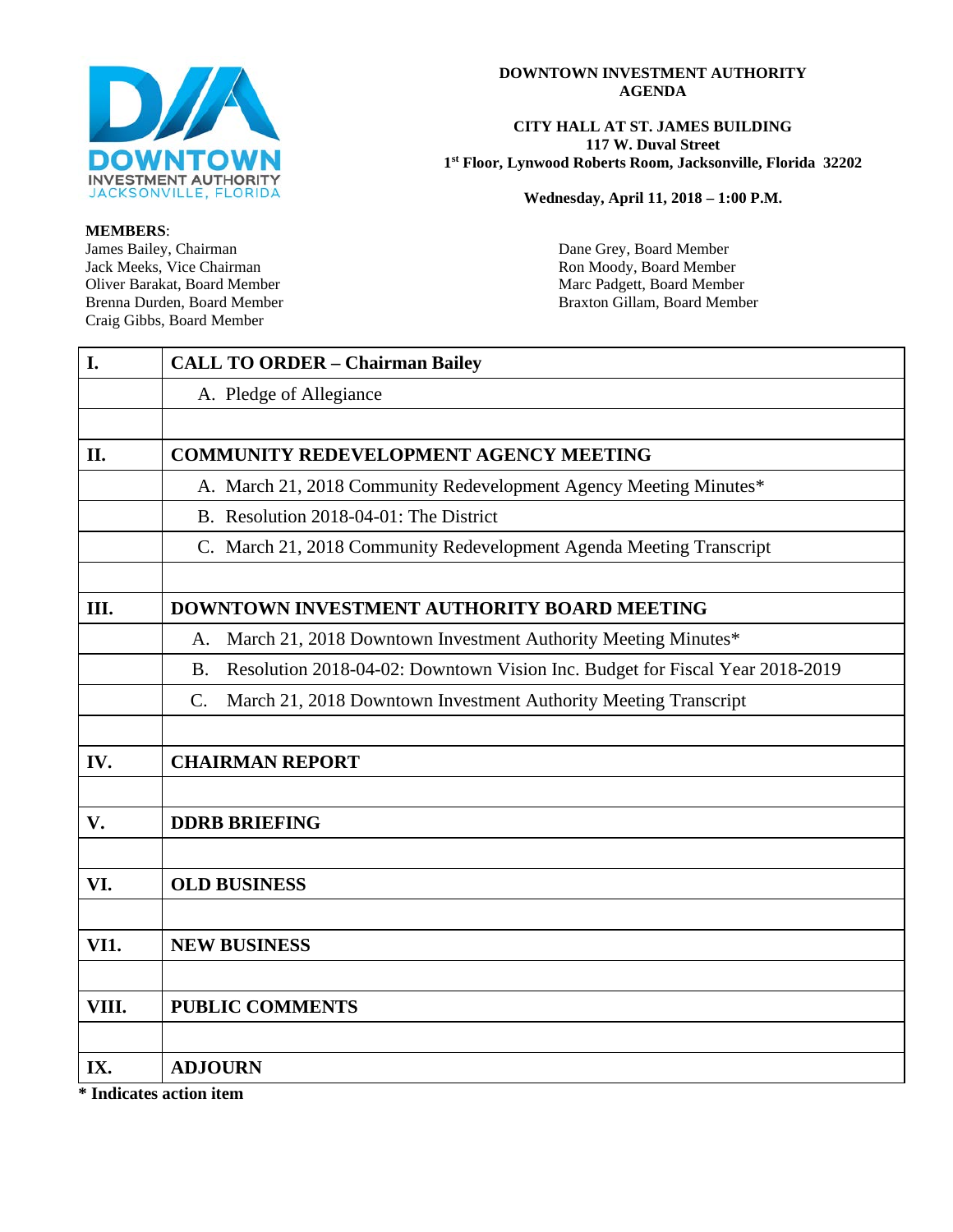

**Downtown Investment Authority Community Redevelopment Area Board City Hall at St. James Building, 117 W. Duval Street, First Floor, Lynwood Roberts Room Jacksonville, FL. 32202**

*Wednesday, April 11, 2018 – 1:00 p.m.* 

# *Community Redevelopment Agency MEETING MINUTES*

**Board Members Present:** Jim Bailey, Chairman; Jack Meeks, Vice Chairman; Oliver Barakat; Brenna Durden, Esq.; Craig Gibbs, Esq.; Braxton Gillam, Esq.; Dane Grey; Ron Moody and Marc Padgett

**Board Members Absent:** None

**Council Members:** None

**Mayor's Staff:** Sam Mousa, Chief Administrative Officer, Brian Hughes, Chief of Staff and Dr. Johnny Gaffney, Boards and Commission Liaison

**DIA Staff:** Aundra Wallace, Chief Executive Officer; Guy Parola, Operations Manager, Tom Daly, Esq., Finance and Compliance Manager; Jim Klement, Development Coordinator; and Karen Underwood-Eiland.

**Office of General Counsel:** John Sawyer, Esq. and Emerson Lotzia, Esq.

Meeting Convened: 1:00 p.m.

# **I. CALL TO ORDER**

Chairman Bailey called the CRA meeting to order.

# **II. COMMUNITY REDEVELOPMENT AGENCY MEETING**

**A.** Approval of the March 21, 2018 Community Redevelopment Agency Meeting Minutes

### **A MOTION WAS MADE BY BOARD MEMBER GREY AND SECONDED BY BOARD MEMBER GIBBS APPROVING THE MARCH 21, 2018 CRA MEETING MINUTES.**

**THE MOTION PASSED UNANIMOUSLY 8-0-0.**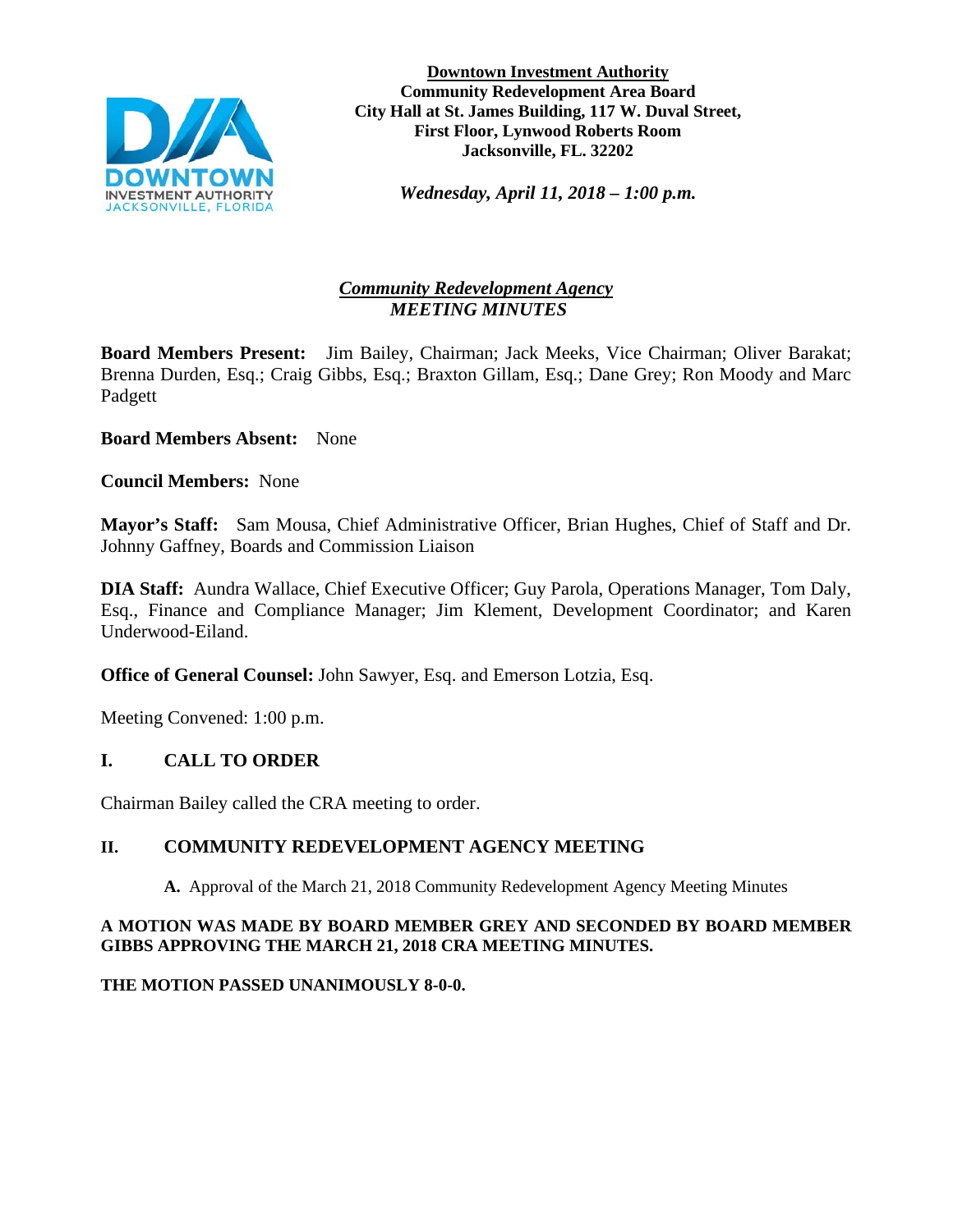#### **B. RESOLUTION 2018-04-01: The District**

#### **RESOLUTION 2018-04-01**

**A RESOLUTION OF THE DOWNTOWN INVESTMENT AUTHORITY ("DIA") AUTHORIZING A REDEVELOPMENT AGREEMENT ("REDEVELOPMENT AGREEMENT") AMONG THE CITY, DIA AND ELEMENTS DEVELOPMENT OF JACKSONVILLE, LLC ("ELEMENTS") AND RELATED AGREEMENTS AS DESCRIBED IN THE REDEVELOPMENT AGREEMENT FOR THE REDEVELOPMENT OF THE PARCEL OF LAND KNOWN GENERALLY AS THE JEA SOUTHSIDE GENERATING PARCEL LOCATED IN THE SOUTHSIDE COMMUNITY REDEVELOPMENT AREA ("SOUTHSIDE CRA"); APPROVING A SOUTHSIDE CRA CAPITAL IMPROVEMENT PROJECT FOR PUBLIC SPACE AND RELATED INFRASTRUCTURE IN THE UP TO AMOUNT OF \$26,410,000; PROVIDING DIA ACKNOWLEDGMENT OF ITS OBLIGATION TO REIMBURSE THE CITY FOR CITY FUNDING PROVIDED TO THE DIA TO BE APPLIED TO THE COST OF THE PUBLIC SPACE AND RELATED INFRASTRUCTURE PROJECT; AUTHORIZING A RECAPTURE ENHANCED VALUE ("REV") GRANT IN AN AMOUNT NOT TO EXCEED \$56,025,000; AUTHORIZING THE CEO OF THE DIA TO FURTHER NEGOTIATE AND ENTER INTO THE FOREGOING AGREEMENTS AND SUCH ADDITIONAL AGREEMENTS AND DOCUMENTS AS NECESSARY TO EFFECTUATE THE PURPOSES HEREOF AND TO PROTECT THE INTERESTS OF THE DIA AND CITY, PROVIDED THERE IS NO INCREASED FINANCIAL OBLIGATION TO THE DIA, AND SUBJECT TO THE REVIEW AND APPROVAL OF THE OFFICE OF GENERAL COUNSEL; PROVIDING AN EFFECTIVE DATE.** 

CEO Wallace brought forth Resolution 2018-04-01 and noted that two (2) City Council Lunch and Learn public meetings were held on March 26<sup>th</sup> and April 4<sup>th</sup>. He provided a presentation to the full Board and information was included in their packet.

Board Member Grey exits the proceedings at 1:40 p.m.

#### **A MOTION WAS MADE BY BOARD MEMBER GIBBS AND SECONDED BY BOARD MEMBER GREY APPROVING RESOLUTION 2018-04-01 (The District).**

#### **THE MOTION PASSED UNANIMOUSLY 8-0-0.**

Peter Rummell was present.

Board Member Gillam arrived at 1:40 p.m.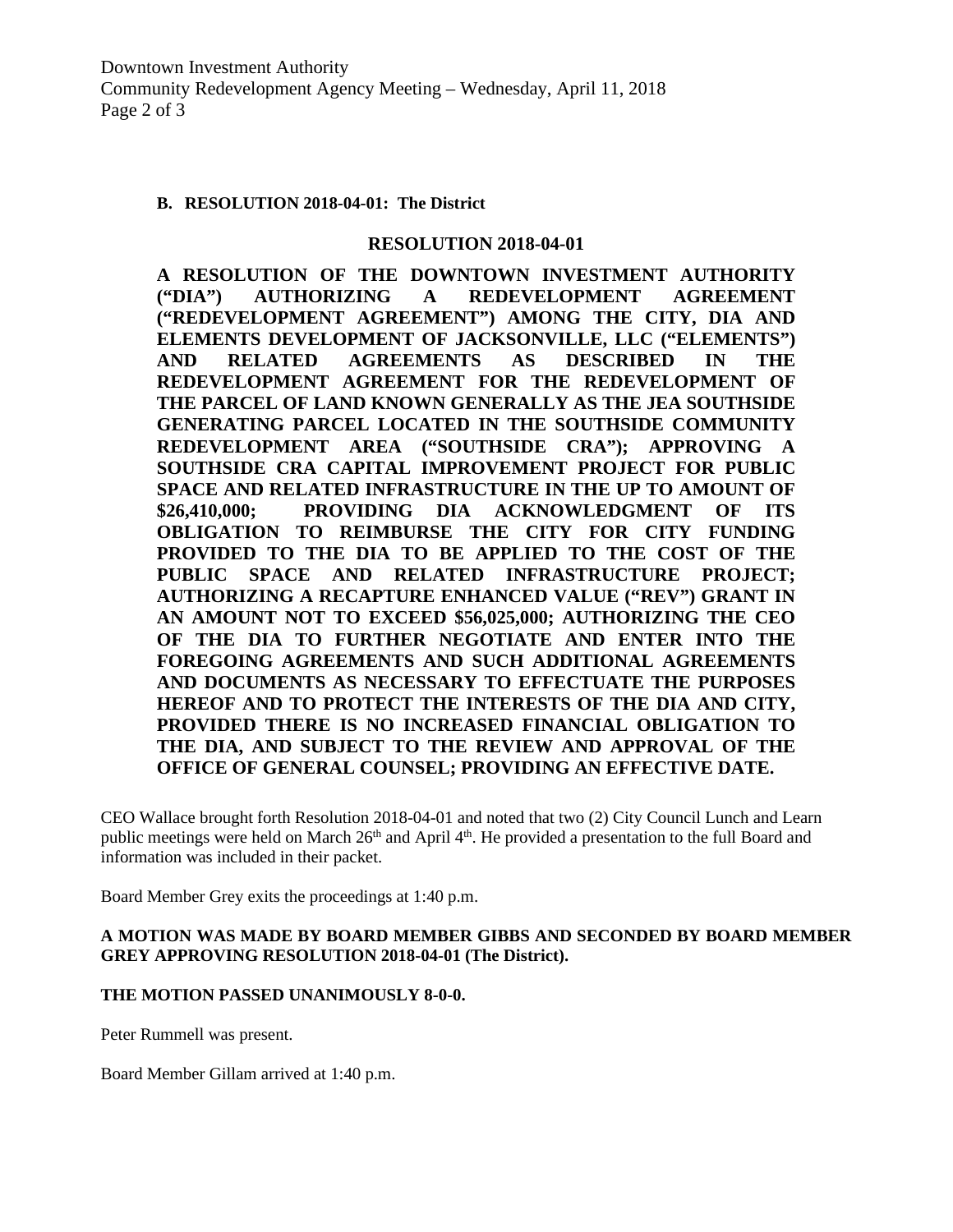Downtown Investment Authority Community Redevelopment Agency Meeting – Wednesday, April 11, 2018 Page 3 of 3

CEO Wallace thanked Mr. Mousa and Mr. Weinstein for preparing the infrastructure numbers, John Pappas and his Public Works team, Tom Daly on the financial analysis, Guy and Jim on the entire entitlement project and steering the project through DDRB. John Sawyer and Emerson Lotzia, OGC and Council Member Boyer on her leadership in pulling the developer and staff together to hammer out the agreement.

# **III. PUBLIC COMMENTS**

None

## **IV. ADJOURNMENT**

There being no further business, Chairman Bailey adjourned the CRA meeting at approximately 1:40 p.m.

*The written minutes for this meeting are only an overview of what was discussed. For verbatim comments of this meeting, a transcript is available upon request. Please contact Karen Underwood, at (904) 630-3492, or by email at karenu@coj.net.*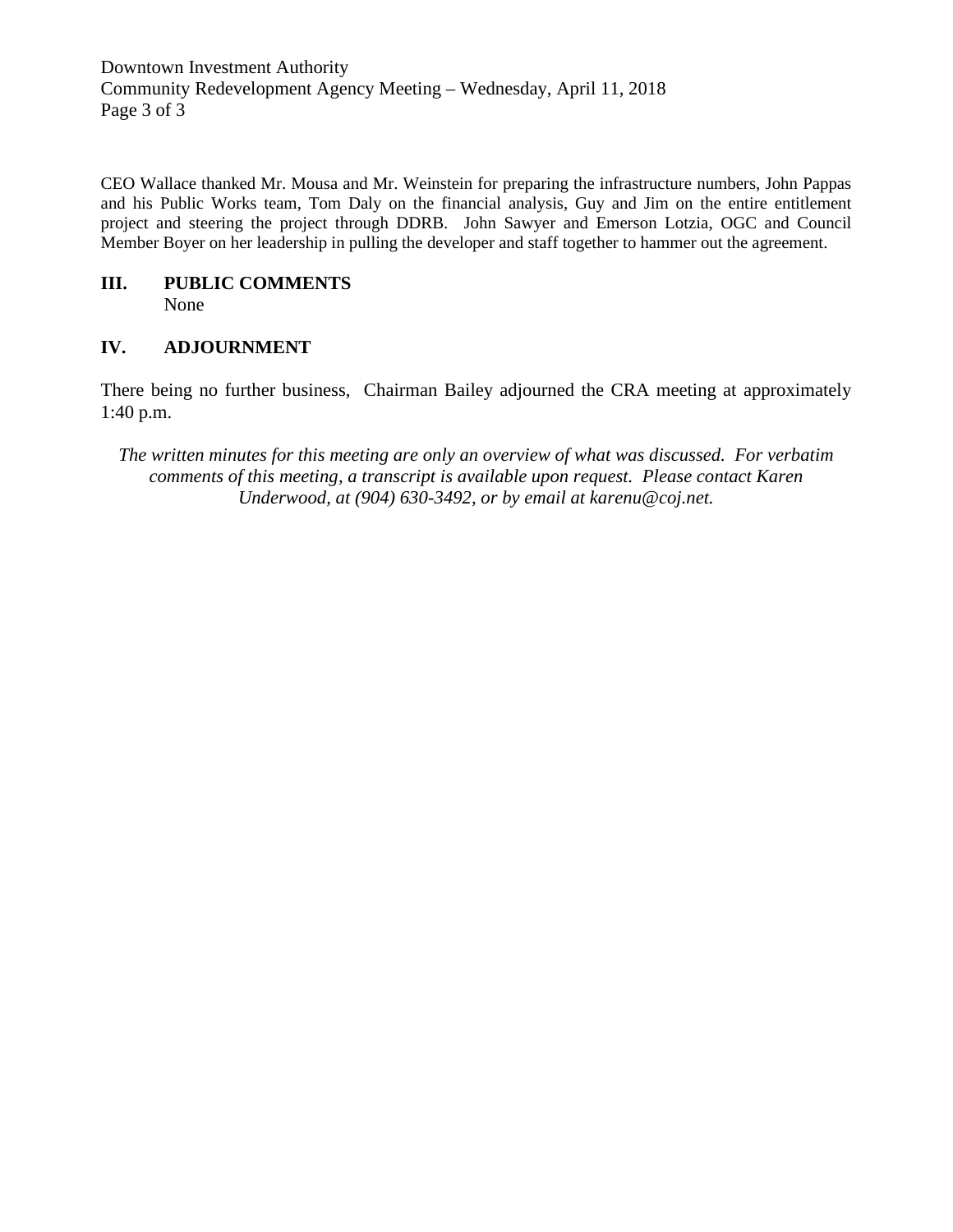

# *Downtown Investment Authority Board MEETING MINUTES*

**Board Members Present:** Jim Bailey, Chairman; Vice Chairman Meeks; Oliver Barakat; Brenna Durden, Esq.; Craig Gibbs, Esq.; Braxton, Gillam Esq.; Dane Grey; Ron Moody and Marc Padgett

**Board Members Absent:** None

**Council Members:** Council Member Boyer

**Mayor's Staff:** Dr. Johnny Gaffney

**DIA Staff:** Aundra Wallace, Chief Executive Officer; Guy Parola, DIA Operations Manager; Tom Daly, Esq., Finance and Compliance Manager; Jim Klement, Development Coordinator; and Karen Underwood-Eiland.

**Office of General Counsel:** John Sawyer, Esq.

Meeting convened at 1:40 p.m.

## **I. CALL TO ORDER**

Chairman Bailey called the Downtown Investment Board Meeting to order at 1:40 p.m.

## **II. ACTION ITEMS**

## **A. APPROVAL OF THE MARCH 21, 2018 DOWNTOWN INVESTMENT AUTHORITY BOARD MEETING MINUTES**

## **A MOTION WAS MADE BY BOARD MEMBER MEEKS AND SECONDED BY BOARD MEMBER BARAKAT APPROVING THE MARCH 21, 2018 DIA MEETING MINUTES.**

**THE MOTION PASSED UNANIMOUSLY 9-0-0.**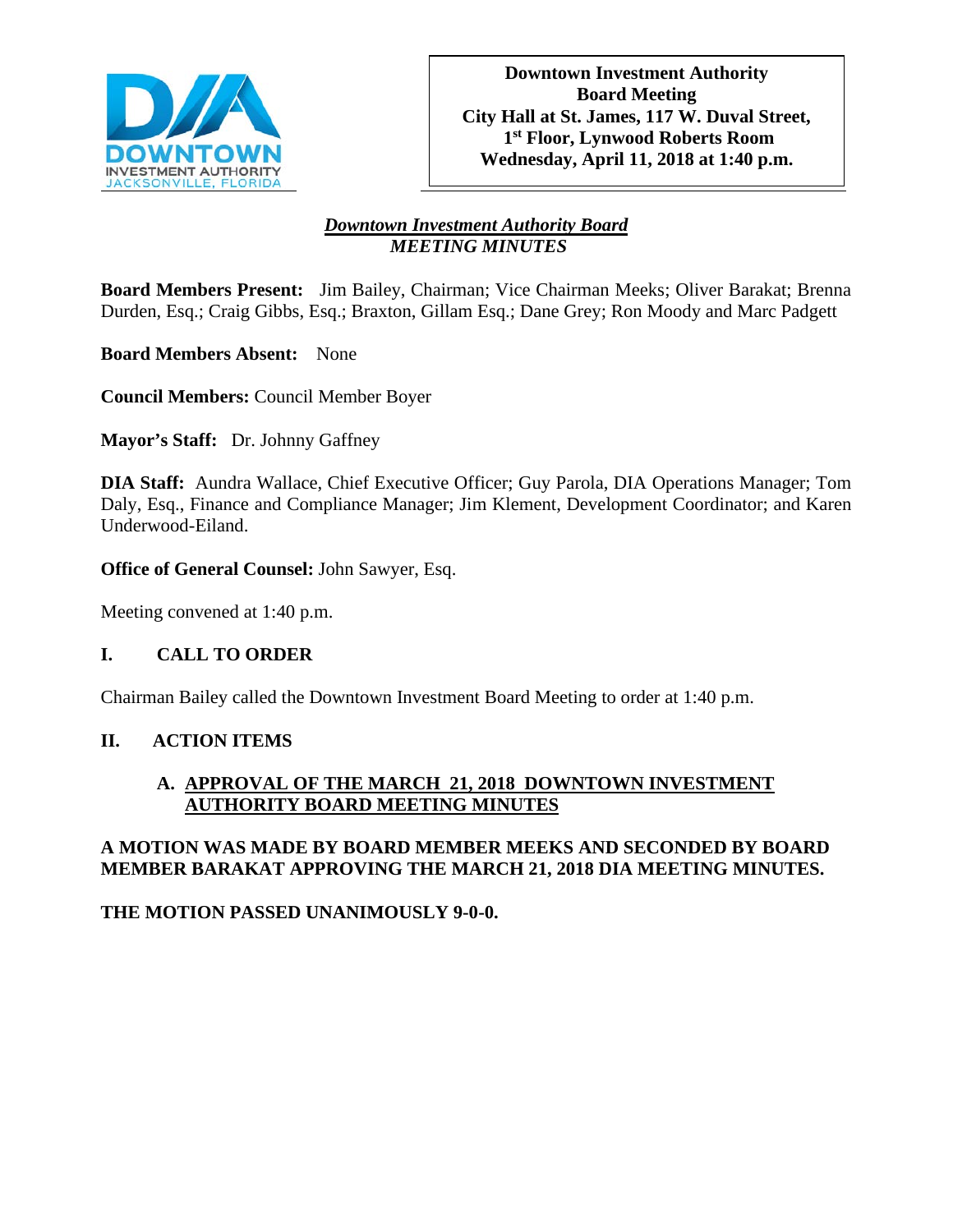# **B. RESOLUTION 2018-04-02: DOWNTOWN VISION INC. BUDGET FOR FISCAL YEAR 2018-2019**

# **RESOLUTION 2018-04-02**

**A RESOLUTION OF THE DOWNTOWN INVESTMENT AUTHORITY RECOMMENDING THAT THE JACKSONVILLE CITY COUNCIL APPROVE THE CITY'S FINANCIAL CONTRIBUTION TO DOWNTOWN VISION, INC. ("DVI") AS IDENTIFIED IN DVI'S 2018-2019 BUDGET; RECOMMENDING THAT THE JACKSONVILLE CITY COUNCIL APPROVE DVI'S 2018-2019 ANNUAL BUDGET INCLUDED AS ATTACHMENT 'A' TO RESOLUTION 2018-04-02; PROVIDING FOR AN EFFECTIVE DATE.** 

CEO Wallace brought forth Resolution 2018-04-02.

Jake Gordon, DVI President and Chief Executive Officer were present to answer any questions.

# **A MOTION WAS MADE BY BOARD MEMBER MEEKS AND SECONDED BY BOARD MEMBER GIBBS APPROVING RESOLUTION 2018-04-02.**

## **THE MOTION PASSED 8-0-1(BOARD MEMBER BARAKAT ABSTAINED).**

## **III. CHIEF EXECUTIVE OFFICER'S REPORT**

CEO Wallace provided updates to the Board on the below items:

- A pre-proposal conference was held today at 10:30 a.m. for the disposition of the Old City Hall and the Courthouse
- Board Member Barakat, Aundra Wallace and John Pappas will be on the Evaluation committee.
- DIA Budget preparation will be forthcoming for FY 2018-2019. The DIA Finance committee meeting will be held in May.
- The DIA Budget will be presented at the June  $25<sup>th</sup>$  Mayor's Budget Review Committee meeting.

## **IV. DDRB BRIEFING**

Jim Klement provided a brief update to the members. Chairman Bailey stated that there is an incredible opportunity to be educated about the DDRB at their monthly meetings.

## **V. OLD BUSINESS**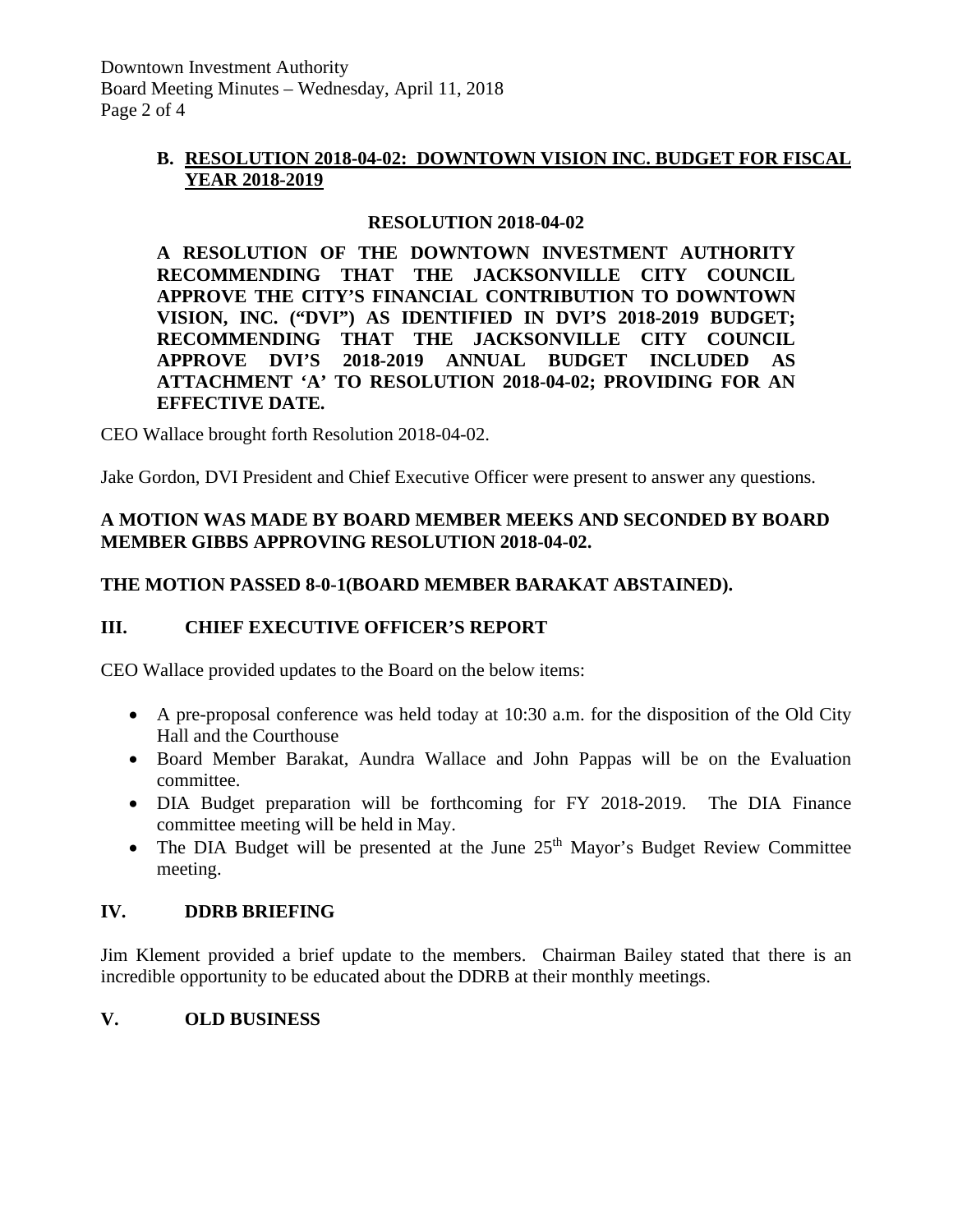Downtown Investment Authority Board Meeting Minutes – Wednesday, April 11, 2018 Page 3 of 4

#### **RESOLUTION 2018-04-03**

**A RESOLUTION OF THE DOWNTOWN INVESTMENT AUTHORITY ("DIA") AUTHORIZING THE CHIEF EXECUTIVE OFFICER ("CEO") TO NOMINATE FROM TIME TO TIME IN WRITING A DESIGNEE TO EXECUTE ALL AGREEMENTS, LICENSES, CONTRACTS AND OTHER DOCUMENTS FOR WHICH THE CEO HAS BEEN GRANTED SIGNING AUTHORITY BY THE DIA BOARD; REQUIRING THAT ANY SUCH NOMINATION LETTER SHALL STATE THE TERM FOR WHICH IT IS VALID, AND MAY BE REVOKED AT ANY TIME IN WRITING BY THE CEO; REQUIRING THAT ANY SUCH DESIGNEE SHALL BE AN EMPLOYEE OF THE CITY OF JACKSONVILLE AND STAFF OF THE DIA; PROVIDING FOR AN EFFECTIVE DATE.** 

CEO Wallace brought forth Resolution 2018-04-03.

## **A MOTION WAS MADE BY BOARD MEMBER MEEKS AND SECONDED BY BOARD MEMBER MOODY APPROVING RESOLUTION 2018-04-03.**

#### **THE MOTION PASSED UNANIMOUSLY 9-0-0.**

#### **VI. NEW BUSINESS**

### **RESOLUTION 2018-04-05**

**A RESOLUTION OF THE DOWNTOWN INVESTMENT AUTHORITY ("DIA") REDUCING THE ALLOCATION OF PHASE I DEVELOPMENT RIGHTS PURSUANT TO RESOLUTIONS 2016-11-01 AND 2017-03-02 FROM ONE HUNDRED AND TEN (110) TO ONE HUNDRED AND EIGHT (108); INCREASING THE ALLOCATION OF PHASE I DEVELOPMENT RIGHTS PURSUANT TO RESOLUTION 2017-10-01 FROM ONE HUNDRED THIRTY TWO (132) TO ONE HUNDRED THIRTY THREE (133); PROVIDING AN EFFECTIVE DATE.** 

**A MOTION WAS MADE BY BOARD MEMBER GILLAM AND SECONDED BY BOARD MEMBER BARAKAT TO APPROVE THE TRANSFER OF ONE DEVELOPMENT RIGHT FROM ONE OF THE VESTCOR PROJECT ON MONROE TO JEFFERSON, AND THEN WITHDRAWTING OR RETURNING, RECEIVING THE ONE UNUSED UNIT.** 

#### **THE MOTION PASSED 8-0-1(Board Member Padgett Abstained).**

Council Member Boyer mentioned that the set of river park design standards which are referenced in the DDRB guidelines require updating. She is working with Mr. Parola, Mr. Klement and Ms. Grandin as it relates to the Riverplace Design Standards. They will also begin looking at the DDRB standards and how the two are related to one another.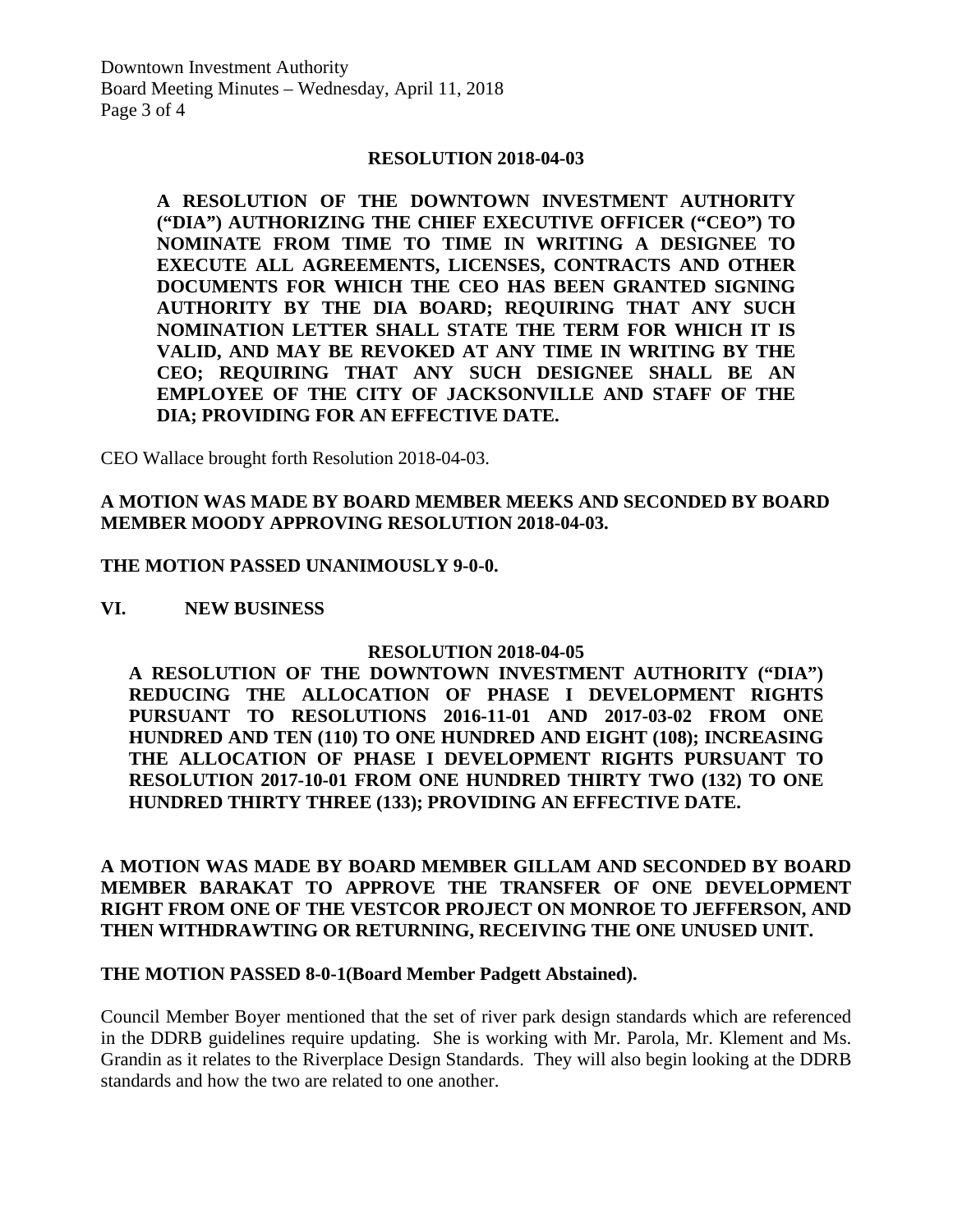Downtown Investment Authority Board Meeting Minutes – Wednesday, April 11, 2018 Page 4 of 4

### **VII. PUBLIC COMMENTS None**

## **VIII. ADJOURN**

There being no further business, Chairman Bailey adjourned the meeting at approximately 2:24 p.m.

*The written minutes for this meeting are only an overview of what was discussed. For verbatim comments of this meeting, a transcript is available upon request. Please contact Karen Underwood- Eiland, at (904) 630-3492, or by email at karenu@coj.net.*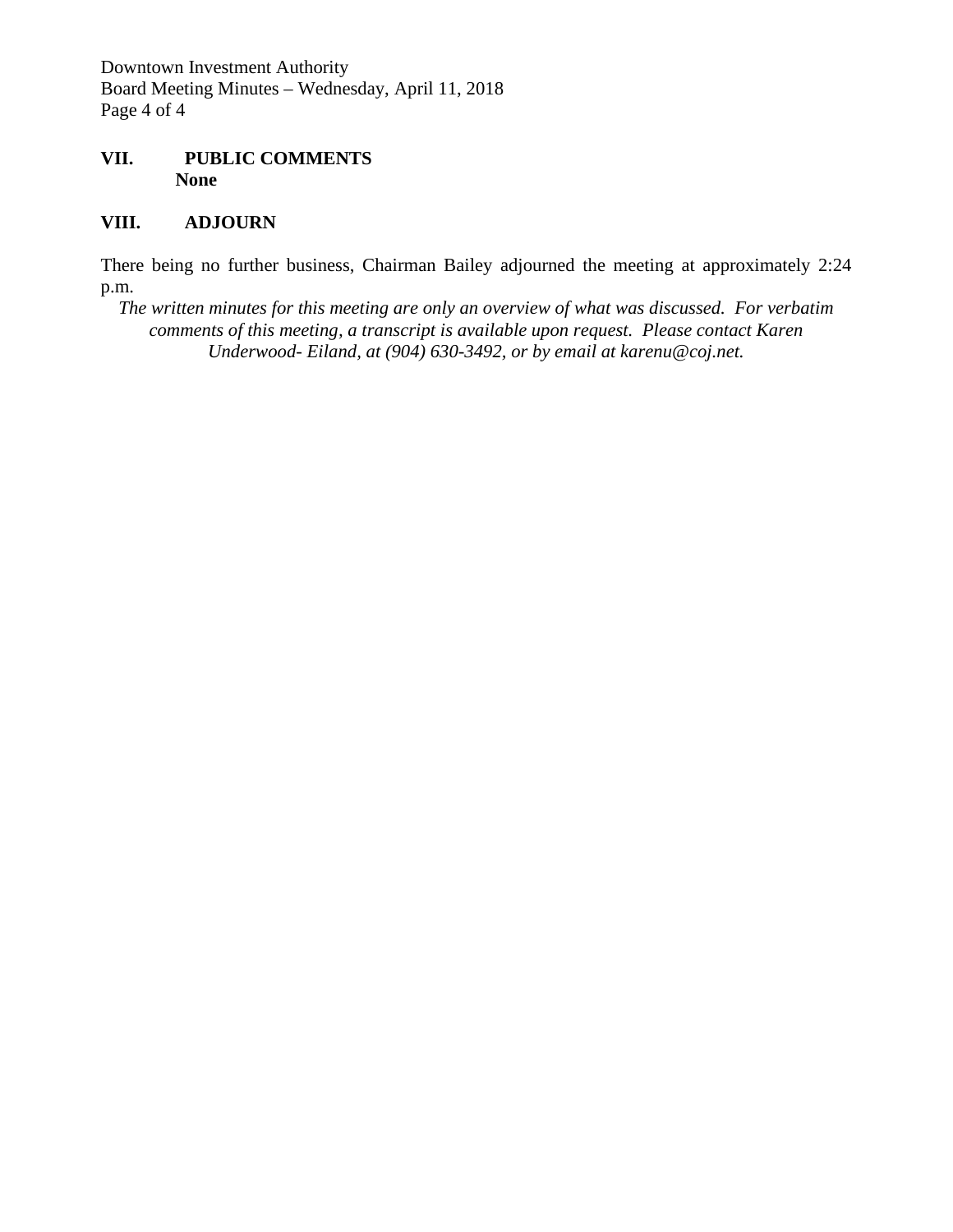**A RESOLUTION OF THE DOWNTOWN INVESTMENT AUTHORITY ("DIA") AUTHORIZING A REDEVELOPMENT AGREEMENT ("REDEVELOPMENT AGREEMENT") AMONG THE CITY, DIA AND ELEMENTS DEVELOPMENT OF JACKSONVILLE, LLC ("ELEMENTS") AND RELATED AGREEMENTS AS DESCRIBED IN THE REDEVELOPMENT AGREEMENT FOR THE REDEVELOPMENT OF THE PARCEL OF LAND KNOWN GENERALLY AS THE JEA SOUTHSIDE GENERATING PARCEL LOCATED IN THE SOUTHSIDE COMMUNITY REDEVELOPMENT AREA ("SOUTHSIDE CRA"); APPROVING A SOUTHSIDE CRA CAPITAL IMPROVEMENT PROJECT FOR PUBLIC SPACE AND RELATED INFRASTRUCTURE IN THE UP TO AMOUNT OF \$26,410,000; PROVIDING DIA ACKNOWLEDGMENT OF ITS OBLIGATION TO REIMBURSE THE CITY FOR CITY FUNDING PROVIDED TO THE DIA TO BE APPLIED TO THE COST OF THE PUBLIC SPACE AND RELATED INFRASTRUCTURE PROJECT; AUTHORIZING A RECAPTURE ENHANCED VALUE ("REV") GRANT IN AN AMOUNT NOT TO EXCEED \$56,025,000; AUTHORIZING THE CEO OF THE DIA TO FURTHER NEGOTIATE AND ENTER INTO THE FOREGOING AGREEMENTS AND SUCH ADDITIONAL AGREEMENTS AND DOCUMENTS AS NECESSARY TO EFFECTUATE THE PURPOSES HEREOF AND TO PROTECT THE INTERESTS OF THE DIA AND CITY, PROVIDED THERE IS NO INCREASED FINANCIAL OBLIGATION TO THE DIA, AND SUBJECT TO THE REVIEW AND APPROVAL OF THE OFFICE OF GENERAL COUNSEL; PROVIDING AN EFFECTIVE DATE.**

**WHEREAS**, the JEA, a body politic and corporate ("JEA") entered into a Purchase and Sale Agreement dated February 11, 2015 (the "PSA") with the Developer for the purchase of the property known generally as the JEA Southside Generating Parcel located in the Southside CRA (the "Property"); and

**WHEREAS**, the project site is a listed project in the Southside CRA Plan and BID Strategy duly executed by the DIA and is eligible for economic incentives and financial assistance; and

**WHEREAS**, on November 28, 2017, JEA extended the closing date of the PSA until March 30, 2018, for the purpose of allowing the Developer, City of Jacksonville ("City") and DIA to reach agreement on and have approved by City Council an assignment of the PSA to the City (the "Nomination Agreement"), the Developer withdrew from this offer and negotiated a further extension of the closing Date with JEA to July 16, 2018; and

**WHEREAS**, the negotiations between Elements and the DIA have resulted in the preliminary and non-binding terms and components set forth in the memorandum attached to this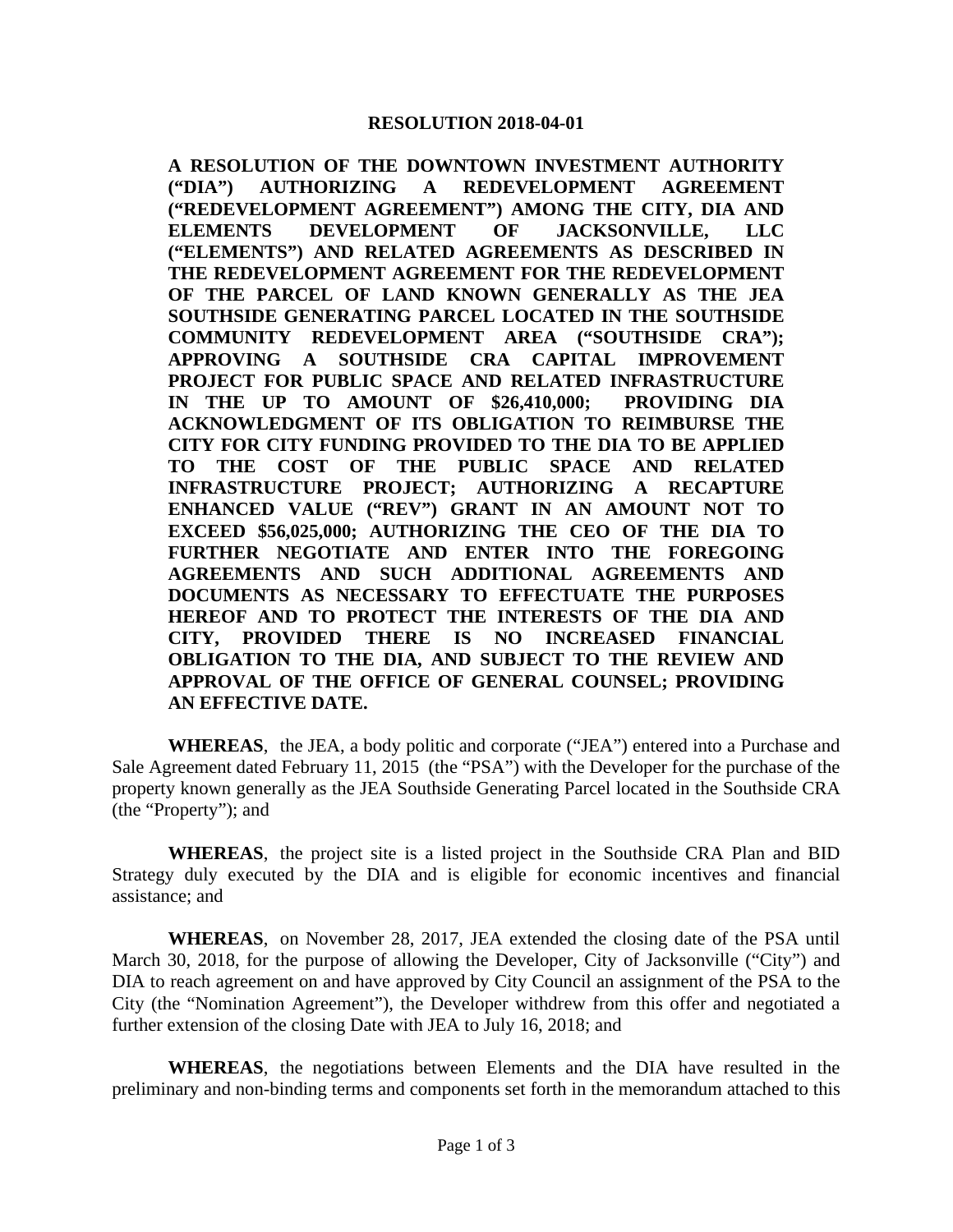Resolution as Exhibit "A" (the "Memorandum") and incorporated herein, which includes: (i) the City, DIA, Elements and the to-be-created Community Development District ("CDD") entering into, as applicable, a Redevelopment Agreement and related documents as described above; (ii) a conveyance of park, Riverwalk, bulkhead and right-of-way lands from Elements to the City of Jacksonville; and (iii) a Southside CRA Capital Improvement Project on the property conveyed to the City, to be constructed by the CDD and paid for by the DIA on a cost reimbursement basis through an interlocal/cost reimbursement agreement with the CDD; and (iv) a CDD Capital Improvement project funded by the CDD; and

**WHEREAS**, the Southside CRA Capital Improvement Project will include: (i) an extension of the Southbank Riverwalk & Bulkhead; (ii) Riverfront Park Space; (iii) access roads to the park space; and (iv) a nature trail surrounding the Property; and

**WHEREAS**, the DIA shall, as described in the Memorandum, coordinate with the Public Works department of the City of Jacksonville to employ an Owner's Representative to oversee the Public Space and Related Infrastructure work performed; and

**WHEREAS**, the DIA will provide a REV Grant to Elements in the amount of 75% of the ad valorem taxes actually received by the DIA for a term expiring December 31, 2040, which is the expiration date of the Southside CRA, in an up-to maximum amount of \$56,025,000; and

**WHEREAS**, the DIA and Elements, subject to further negotiation with the City and subject to City Council approval, desire to enter into the agreements described herein consistent with the Memorandum, as the same may be further negotiated as authorized herein.

**BE IT RESOLVED,** by the Downtown Investment Authority:

**Section 1.** The DIA finds that the recitals set forth above are true and correct and are incorporated herein by this reference.

**Section 2.** The DIA hereby approves and directs the CEO to seek all contingent and other necessary approvals, including the filing of legislation with the City Council to effectuate the execution of the Redevelopment Agreement and related documents described therein and herein and such other related documents as may be required to effectuate the purposes hereof, with no increase in the financial obligations of the DIA, and subject to the review and approval of the Office of General Counsel.

**Section 3.** Upon approval by City Council, the CEO is authorized to execute such documents on behalf of the DIA.

**Section 4.** This Resolution shall become effective on the date it is signed by the Chair of the DIA Board.

### WITNESS: **DOWNTOWN INVESTMENT AUTHORITY**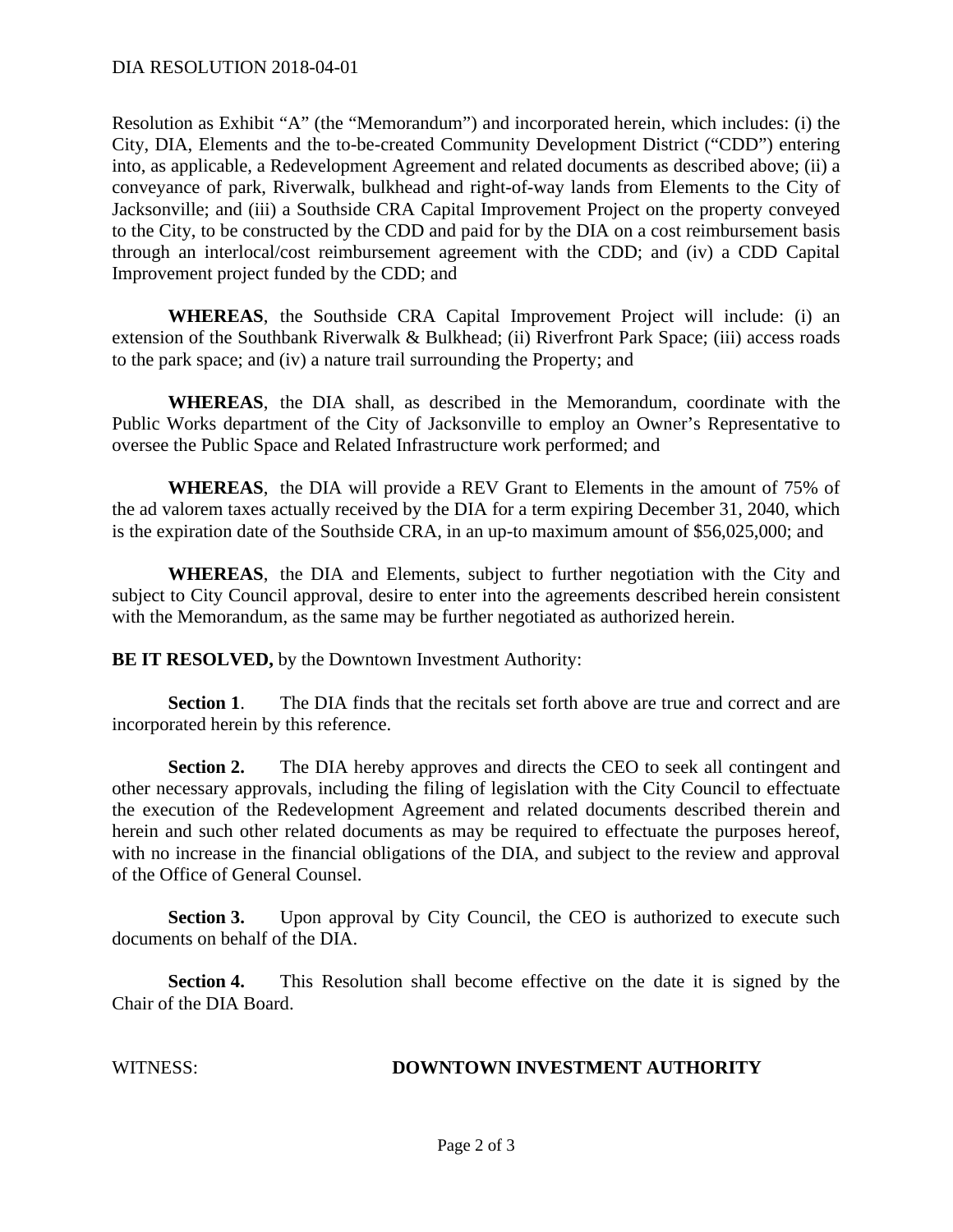$\_$ 

| James Bailey, Chairman | Date |
|------------------------|------|
|------------------------|------|

VOTE: In Favor: \_\_\_\_\_\_\_\_ Opposed: \_\_\_\_\_\_\_\_ Abstained: \_\_\_\_\_\_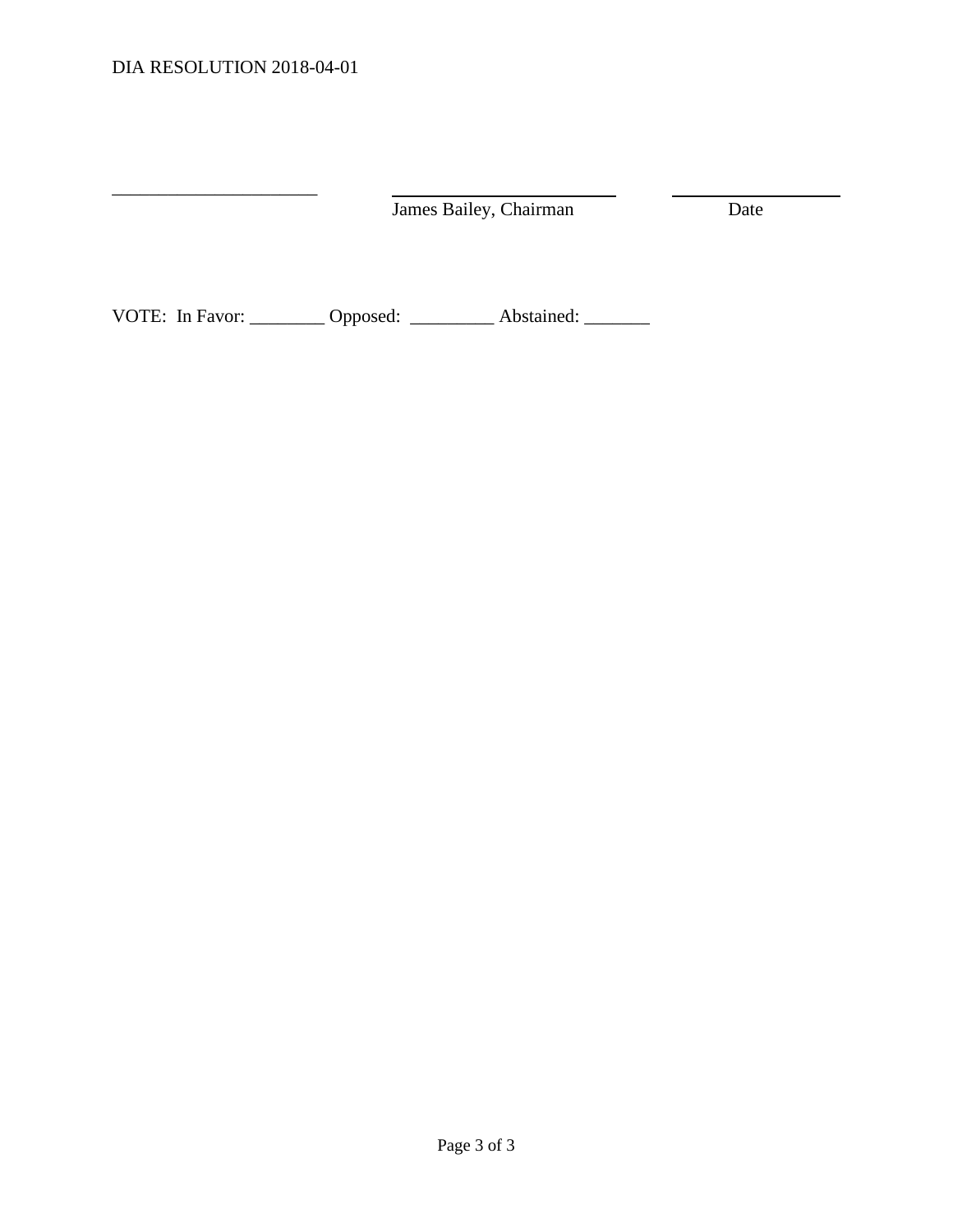#### **RESOLUTION 2018-04-02**

**A RESOLUTION OF THE DOWNTOWN INVESTMENT AUTHORITY RECOMMENDING THAT THE JACKSONVILLE CITY COUNCIL APPROVE THE CITY'S FINANCIAL CONTRIBUTION TO DOWNTOWN VISION, INC. ("DVI") AS IDENTIFIED IN DVI'S 2018- 2019 BUDGET; RECOMMENDING THAT THE JACKSONVILLE CITY COUNCIL APPROVE DVI'S 2018-2019 ANNUAL BUDGET INCLUDED AS ATTACHMENT 'A' TO RESOLUTION 2018-04-02; PROVIDING FOR AN EFFECTIVE DATE.** 

**WHEREAS,** DVI provides public services within the Downtown Business Improvement District ("BID") in accordance with the Enhanced Municipal Services Agreement ("Agreement"), including, but not limited to, cleaning, marketing, event planning, and the Ambassador Program; and

**WHEREAS,** the City Council, pursuant to Ordinance 1999-1175-E, created the Downtown BID; authorized the imposition of Special Assessments within the BID; and made certain findings of fact as to the benefit to be derived from property owners within the BID; and authorized execution of the Agreement; and

**WHEREAS,** the City Council re-confirmed the BID and continuation of the original Agreement via Ordinances 2005-785-E and 2012-422-E; and

**WHEREAS**, the Downtown Investment Authority ("DIA") has been designated by the as the Community Redevelopment Agency for community redevelopment areas within the boundaries of Downtown pursuant to Ordinance 2012-364-E, and further granted authorities via Ordinance 2014-0560-E; and

**WHEREAS,** the BID is completely located within DIA's boundaries; and

**WHEREAS,** the DIA finds that DVI provides valuable, enhanced public services to property owners within the BID; and

**WHEREAS,** the DIA finds that these public services could not be effectively provided by DVI without continued financial support from the City, NOW THEREFORE

**BE IT RESOLVED,** by the Downtown Investment Authority:

**Section 1**. The DIA finds that the recitals set forth above are true and correct and are incorporated herein by this reference.

**Section 2.** The DIA recommends that the Jacksonville City Council approve a City contribution of \$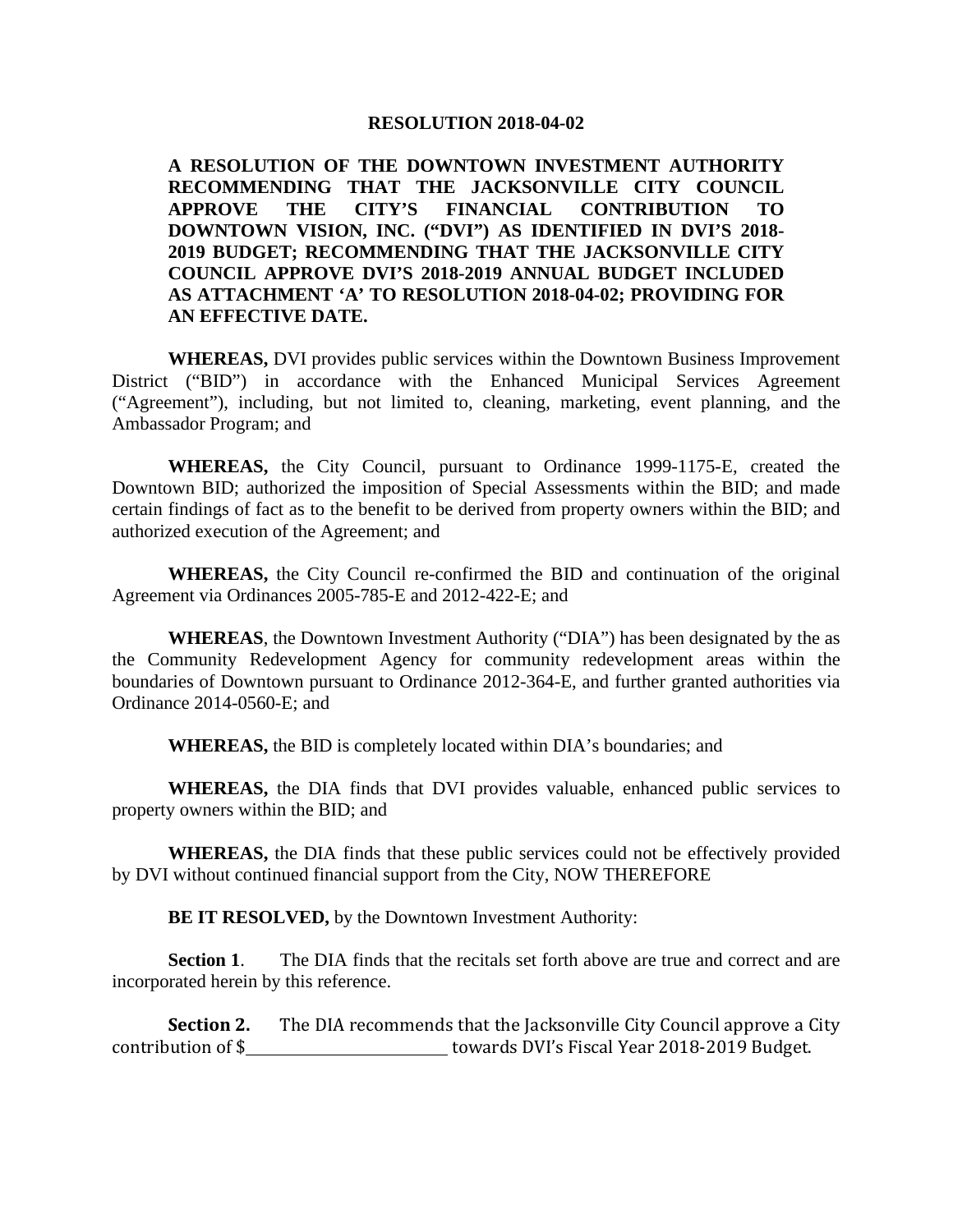RESOLUTION 2018-04-02 PAGE 2 OF 2

**Section 3.** The DIA recommends that the City Council approve DVI's Fiscal Year 2018-2019 Budget with the City contribution identified in Resolution 2018-04-02, Section 2.

**Section 4.** This Resolution, 2018-04-02, Shall become effective on the date it is signed by the Chair of the DIA Board.

# WITNESS: **DOWNTOWN INVESTMENT AUTHORITY**

James Bailey, Chairman

 $\overline{\text{Date}}$ 

VOTE: In Favor: \_\_\_\_\_\_\_\_ Opposed: \_\_\_\_\_\_\_\_ Abstained: \_\_\_\_\_\_\_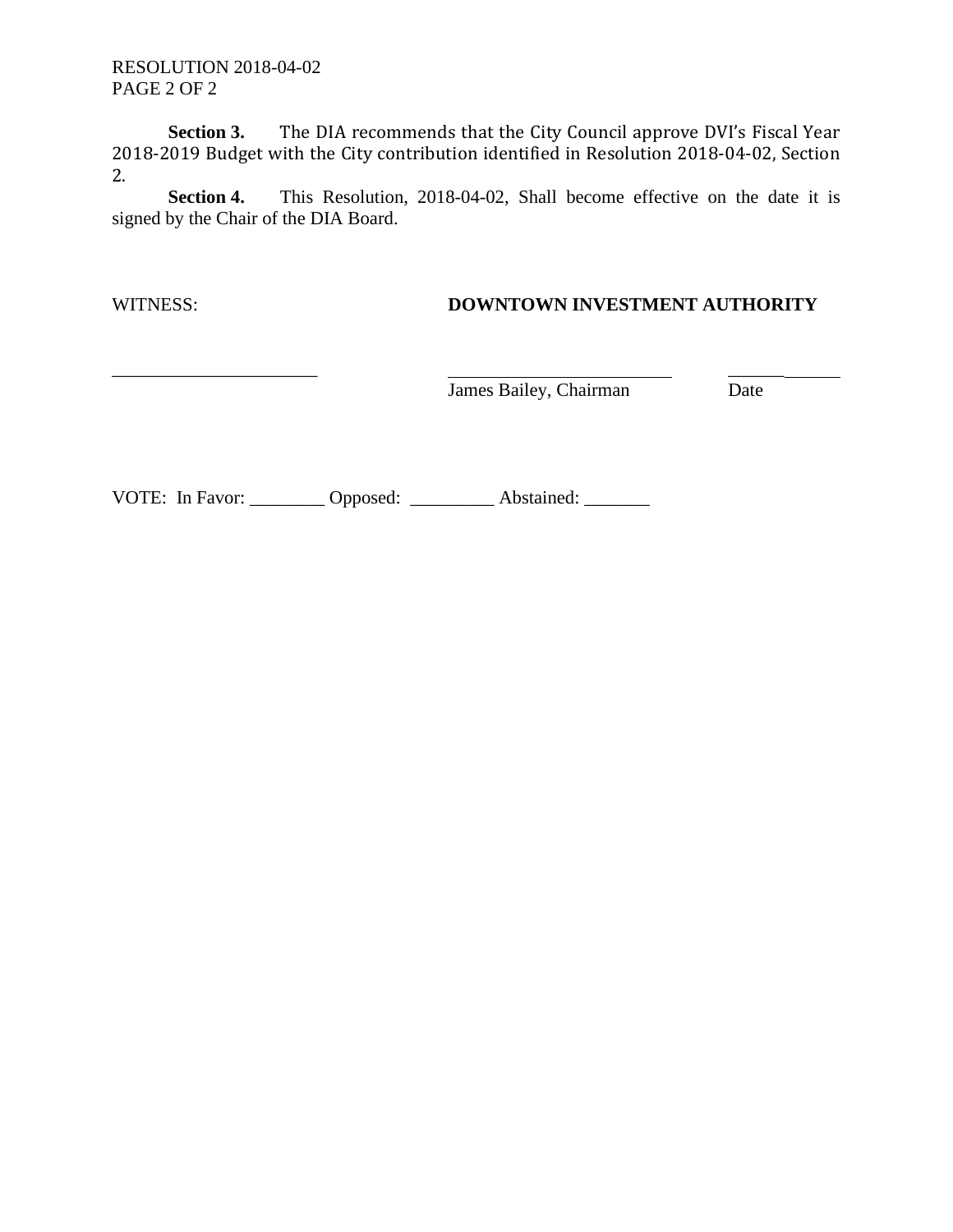#### **RESOLUTION 2018-04-03**

**A RESOLUTION OF THE DOWNTOWN INVESTMENT AUTHORITY ("DIA") AUTHORIZING THE CHIEF EXECUTIVE OFFICER ("CEO") TO NOMINATE FROM TIME TO TIME IN WRITING A DESIGNEE TO EXECUTE ALL AGREEMENTS, LICENSES, CONTRACTS AND OTHER DOCUMENTS FOR WHICH THE CEO HAS BEEN GRANTED SIGNING AUTHORITY BY THE DIA BOARD; REQUIRING THAT ANY SUCH NOMINATION LETTER SHALL STATE THE TERM FOR WHICH IT IS VALID, AND MAY BE REVOKED AT ANY TIME IN WRITING BY THE CEO; REQUIRING THAT ANY SUCH DESIGNEE SHALL BE AN EMPLOYEE OF THE CITY OF JACKSONVILLE AND STAFF OF THE DIA; PROVIDING FOR AN EFFECTIVE DATE.** 

**WHEREAS**, by way of its Resolution 2018-04-03, the DIA Board previously authorized its Chief Executive Officer ("CEO") to sign certain licenses, access agreements and other documents on its behalf pursuant to the parameters set forth therein; and

**WHEREAS**, from time to time the DIA Board has granted to the CEO authority to negotiate and execute various agreements as have been approved by the DIA Board; and

**WHEREAS**, the Board wishes to authorize the CEO from time to time to nominate in writing a designee to sign all such documents and other internal documentation for which the CEO has been authorized to sign on behalf of the DIA, without the need for further DIA Board approval, provided that any such designee is an employee of the City of Jacksonville and staff to the DIA Board, and provided the CEO may revoke such authority in writing at any time; NOW THEREFORE

**BE IT RESOLVED, by the Downtown Investment Authority:** 

**Section 1.** The DIA finds that the recitals set forth above are true and correct and are incorporated herein by this reference.

**Section 2.** The DIA authorizes its CEO to nominate in writing from time to time, a designee to execute any and all such documents as the CEO himself is authorized to sign, in accordance with the terms and conditions of this Resolution. Such written designation shall include a specific time period for which it is valid. And, any such written nomination or revocation thereof shall be timely provided to the Chair of the DIA Board.

**Section 3.** This Resolution shall become effective on the date it is signed by the Chair of the DIA Board.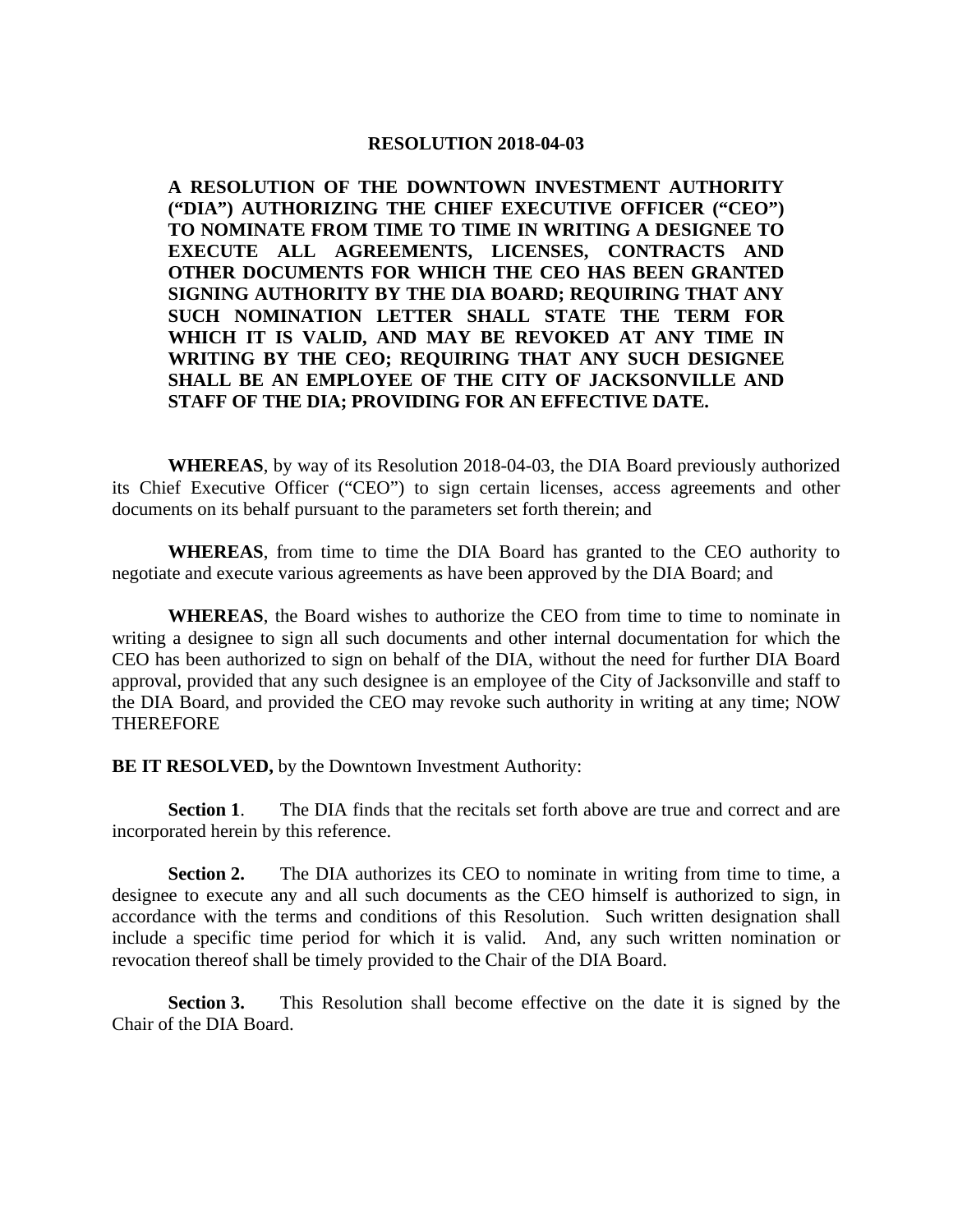RESOLUTION 2018- PAGE 2 OF 2

\_\_\_\_\_\_\_\_\_\_\_\_\_\_\_\_\_\_\_\_\_\_

# WITNESS: **DOWNTOWN INVESTMENT AUTHORITY**

James Bailey, Chairman Date

VOTE: In Favor: \_\_\_\_\_\_\_\_ Opposed: \_\_\_\_\_\_\_\_ Abstained: \_\_\_\_\_\_